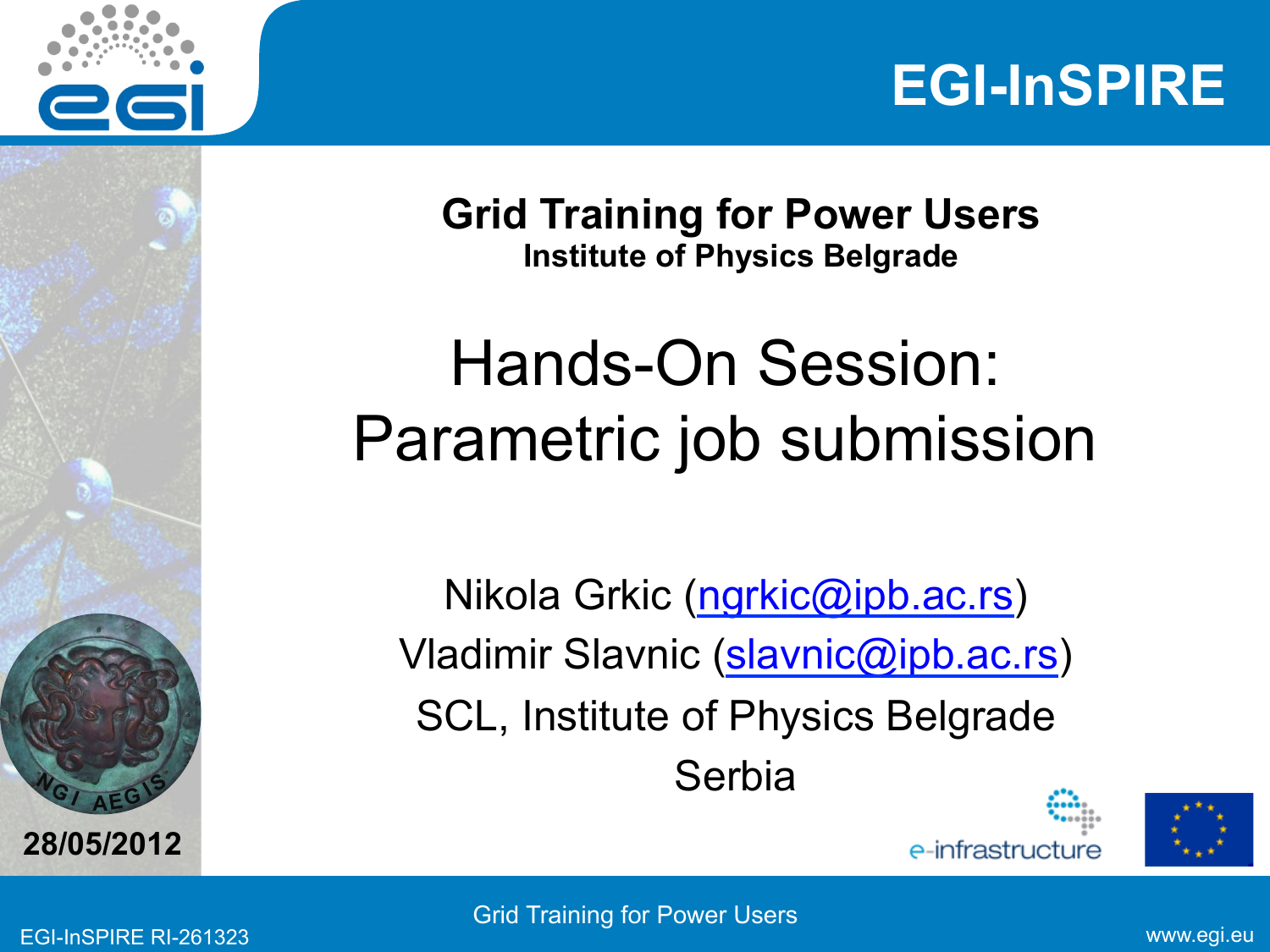



- Parametric jobs overview
- Parametric jobs attributes
- Hands-On examples
- Links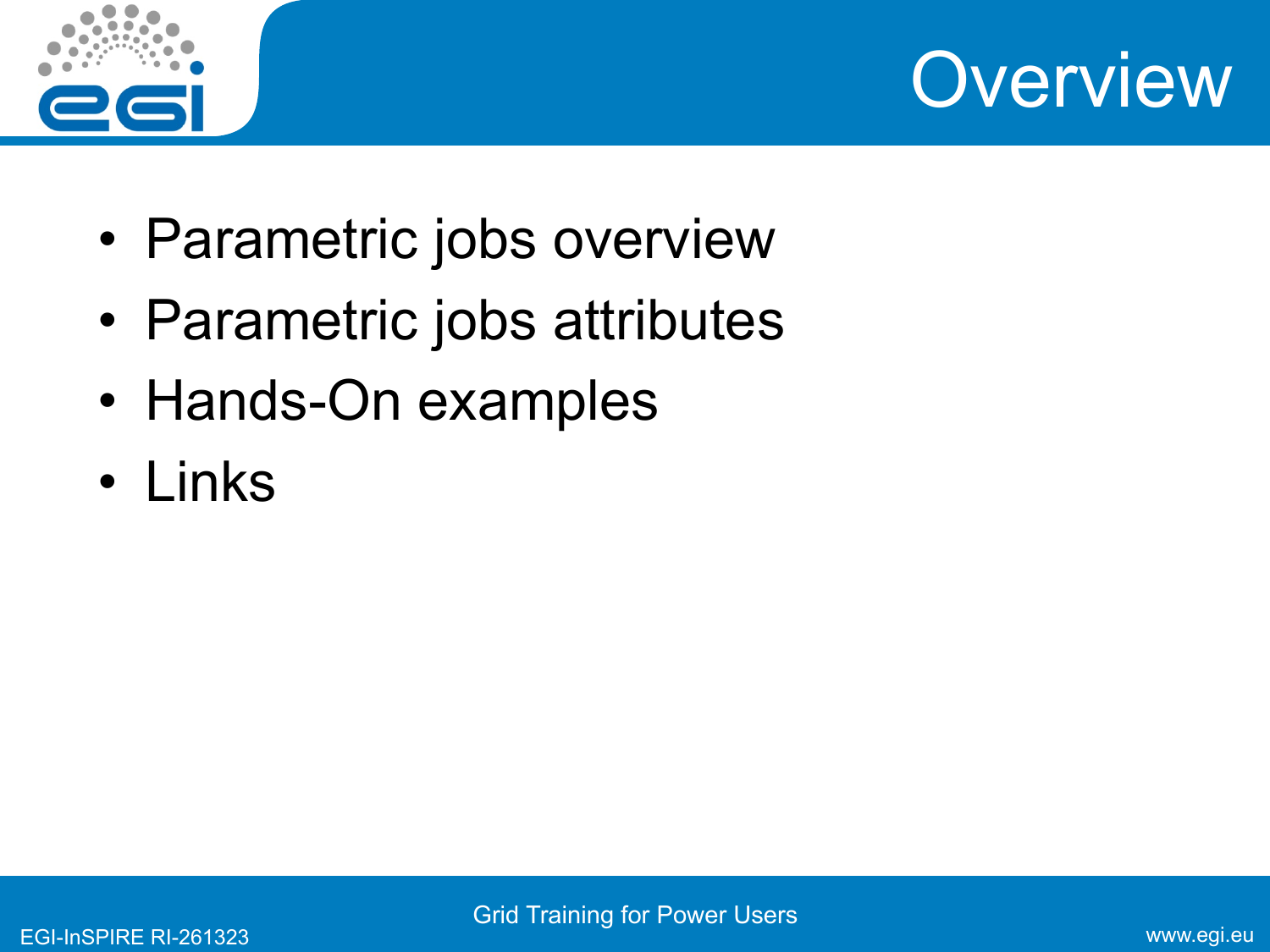

- A parametric job causes a set of jobs to be generated from one JDL file
- Ideal in cases where many similar (but not identical) jobs must be run
- One or more parametric attributes is present in the JDL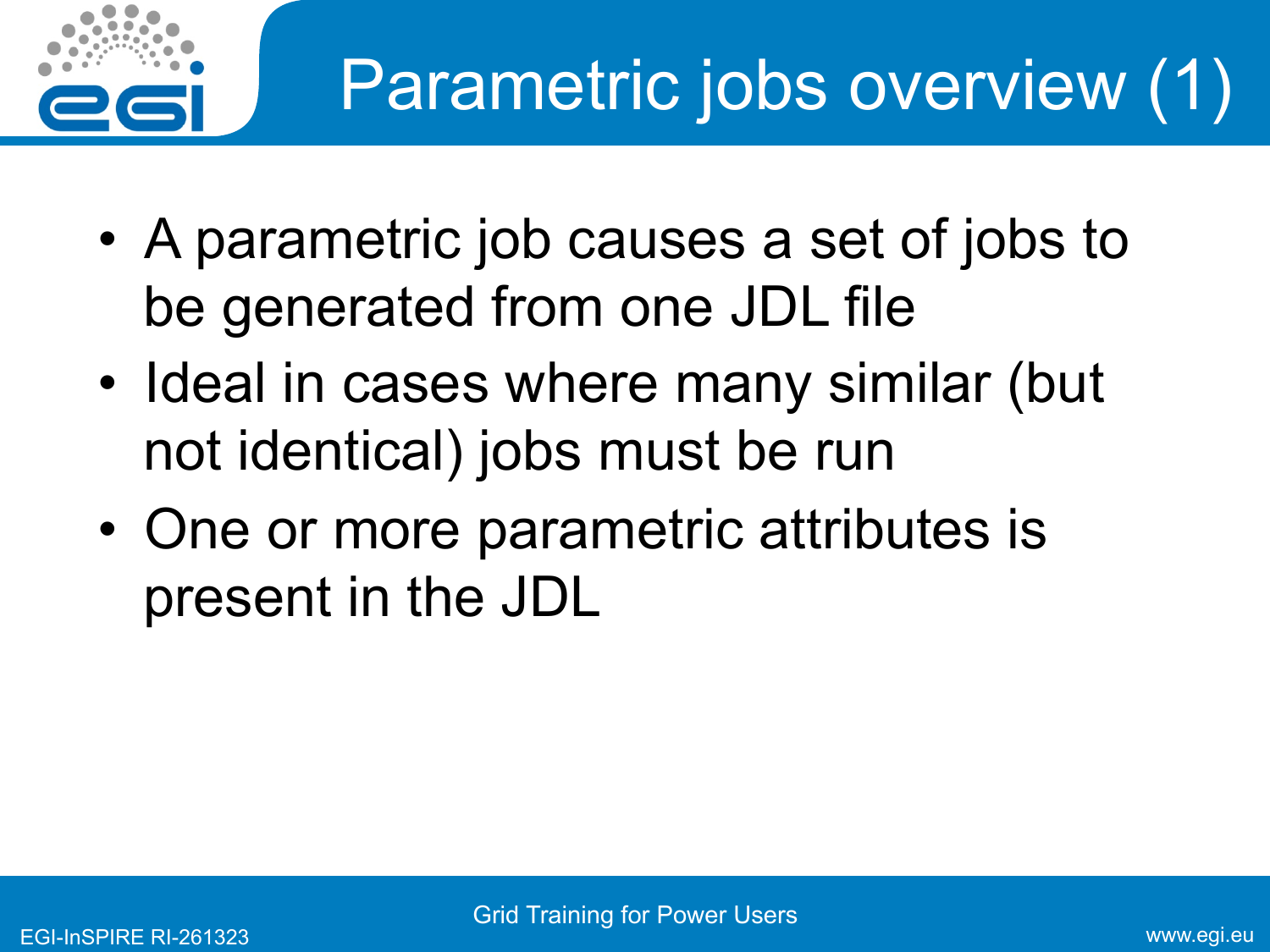

# Parametric jobs overview (2)

- Key word PARAM
- That value will be replaced by the actual value of Parameters during the jdl expansion
- The JobType in the JDL is Parametric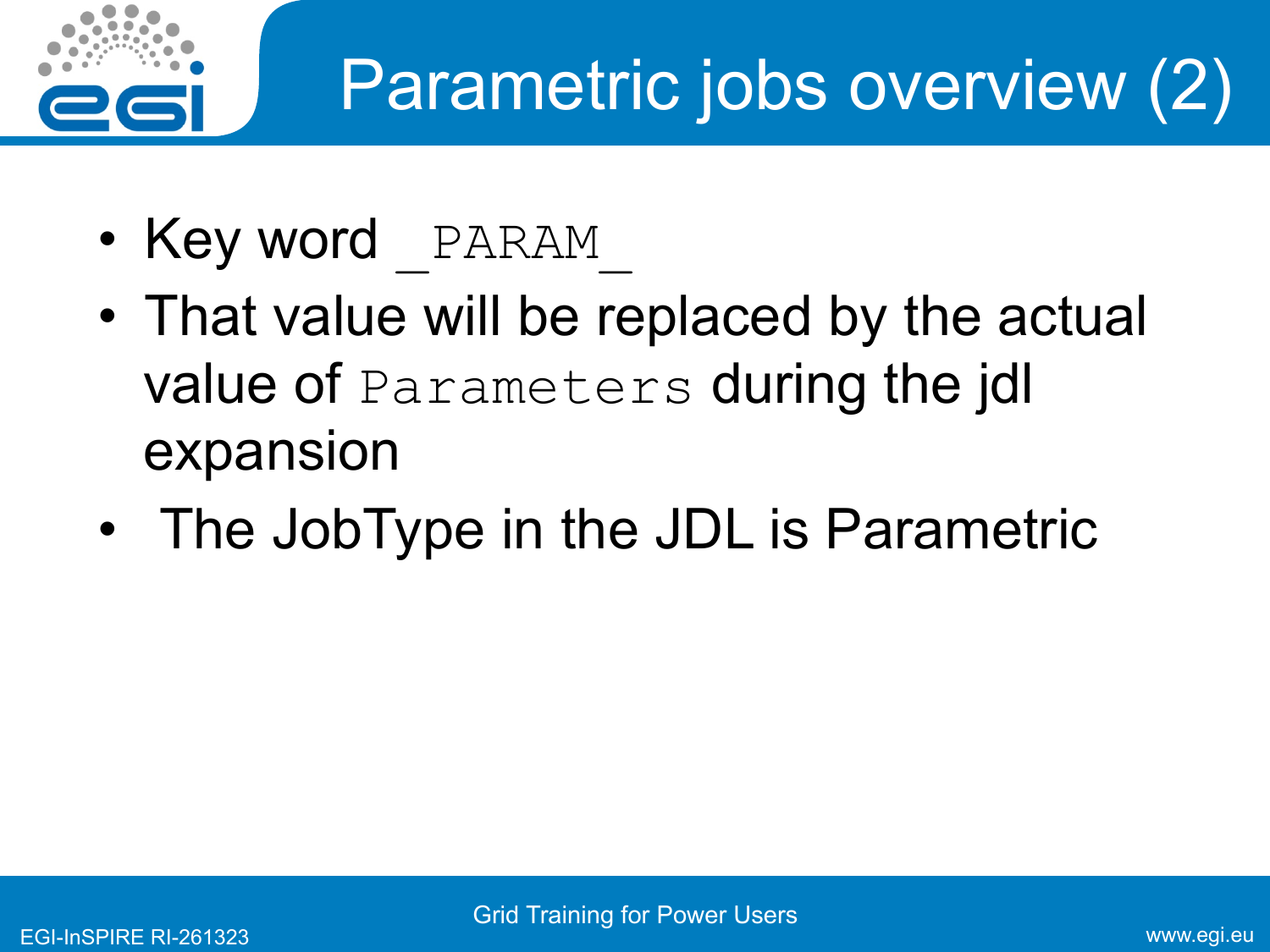

# Parametric jobs attributes (1)

```
 JobType = "Parametric"; 
 Executable = "/bin/sh"; 
 Arguments = "message_PARAM_.sh"; 
 InputSandbox = "message_PARAM_.sh"; 
 Parameters= 6; 
 ParameterStep =2; 
 ParameterStart = 0; 
 StdOutput = "myoutput_PARAM_.txt"; 
 StdError = "myerror_PARAM_.txt"; 
 OutputSandbox = {"myoutput_PARAM_.txt", "myerror_PARAM_.txt"}; 
 Requirements = RegExp("ce64.ipb.ac.rs*",other.GlueCEUniqueID); 
                                                    Type of job
```
]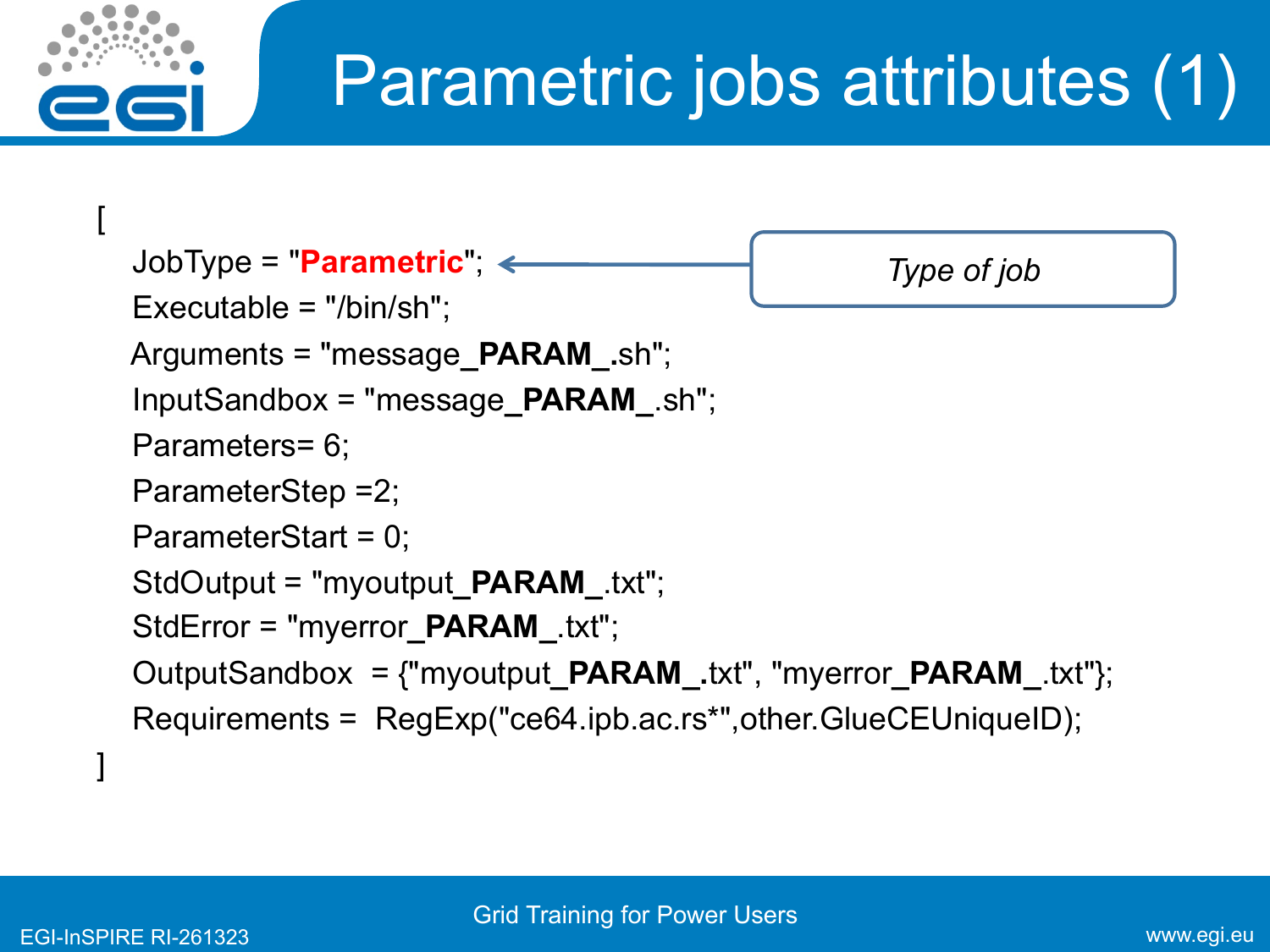

# Parametric jobs attributes (2)

```
 JobType = "Parametric"; 
 Executable = "/bin/sh"; 
 Arguments = "message_PARAM_.sh"; 
 InputSandbox = "message_PARAM_.sh"; 
 Parameters = 6; 
 ParameterStep = 2; 
 ParameterStart = 0; 
 StdOutput = "myoutput_PARAM_.txt"; 
 StdError = "myerror_PARAM_.txt"; 
 OutputSandbox = {"myoutput_PARAM_.txt", "myerror_PARAM_.txt"}; 
 Requirements = RegExp("ce64.ipb.ac.rs*",other.GlueCEUniqueID); 
                                             The attribute Parameters
                                             can be either a number, or 
                                               a list of items (typically 
                                                      strings)
```
]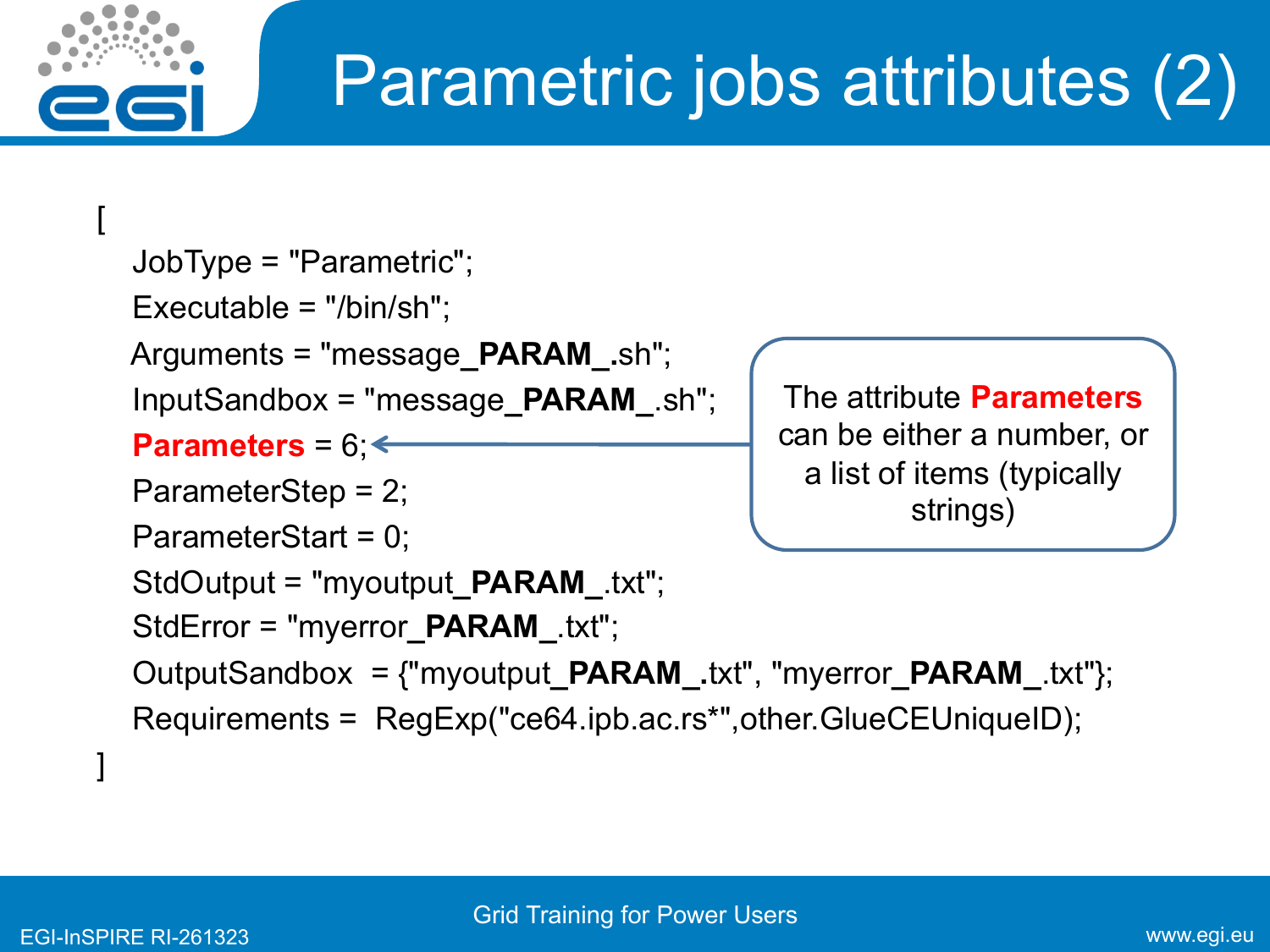

# Parametric jobs attributes (3)

```
 JobType = "Parametric"; 
 Executable = "/bin/sh"; 
 Arguments = "message_PARAM_.sh"; 
 InputSandbox = "message_PARAM_.sh"; 
 Parameters = 6; 
 ParameterStep = 2; 
 ParameterStart = 0; 
 StdOutput = "myoutput_PARAM_.txt"; 
 StdError = "myerror_PARAM_.txt"; 
 OutputSandbox = {"myoutput_PARAM_.txt", "myerror_PARAM_.txt"}; 
 Requirements = RegExp("ce64.ipb.ac.rs*",other.GlueCEUniqueID); 
                                              ParameterStep is the 
                                                   increment of the 
                                                  running parameter 
                                                 between consecutive 
                                                         jobs
```
]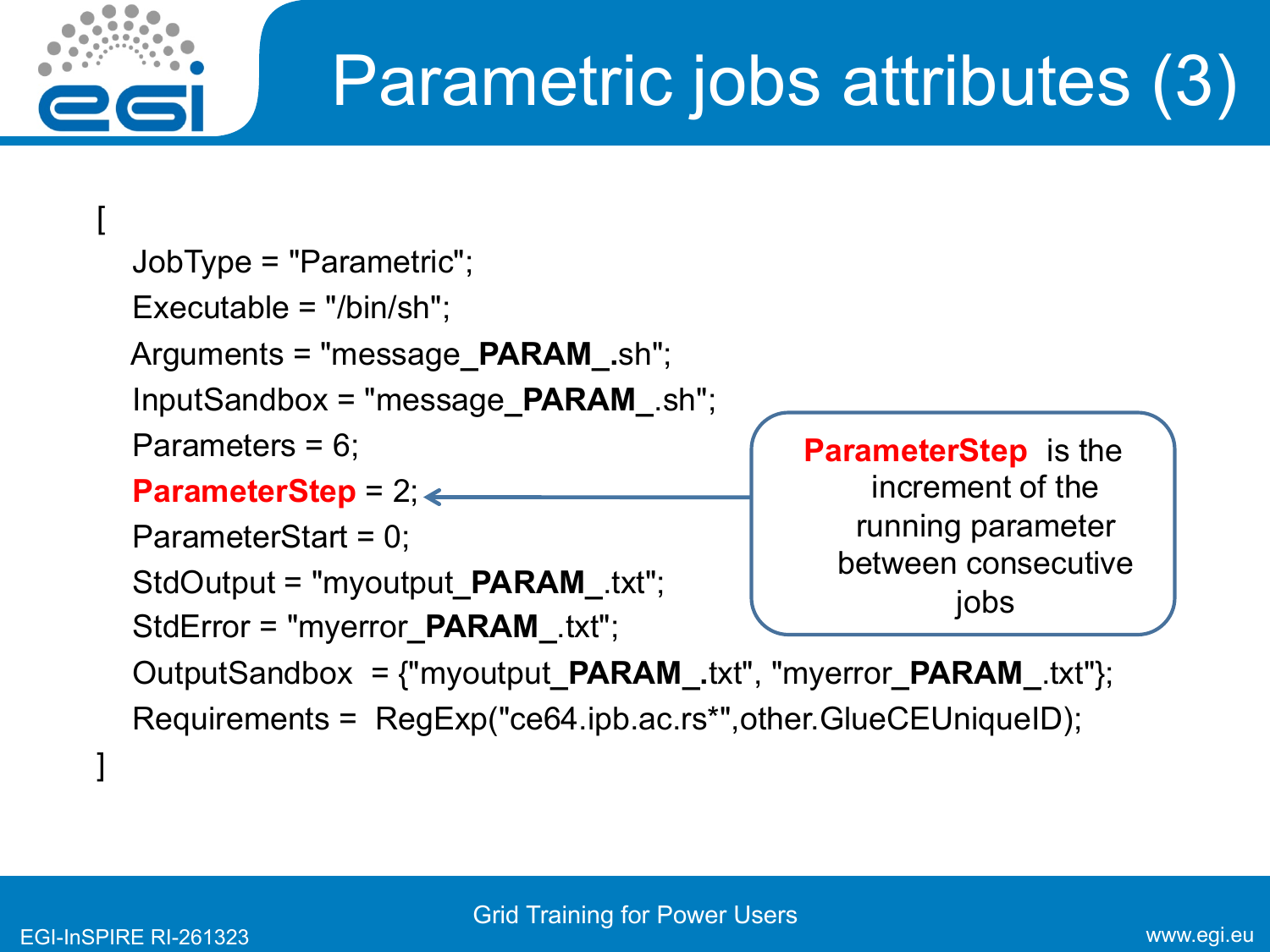

# Parametric jobs attributes (4)

```
 JobType = "Parametric"; 
   Executable = "/bin/sh"; 
  Arguments = "message_PARAM_.sh"; 
   InputSandbox = "message_PARAM_.sh"; 
   Parameters = 6; 
   ParameterStep = 2; 
   ParameterStart = 0; 
   StdOutput = "myoutput_PARAM_.txt"; 
   StdError = "myerror_PARAM_.txt"; 
   OutputSandbox = {"myoutput_PARAM_.txt", "myerror_PARAM_.txt"}; 
   Requirements = RegExp("ce64.ipb.ac.rs*",other.GlueCEUniqueID); 
] 
                                                ParameterStart is the 
                                                  initial number of the 
                                                  running parameter
```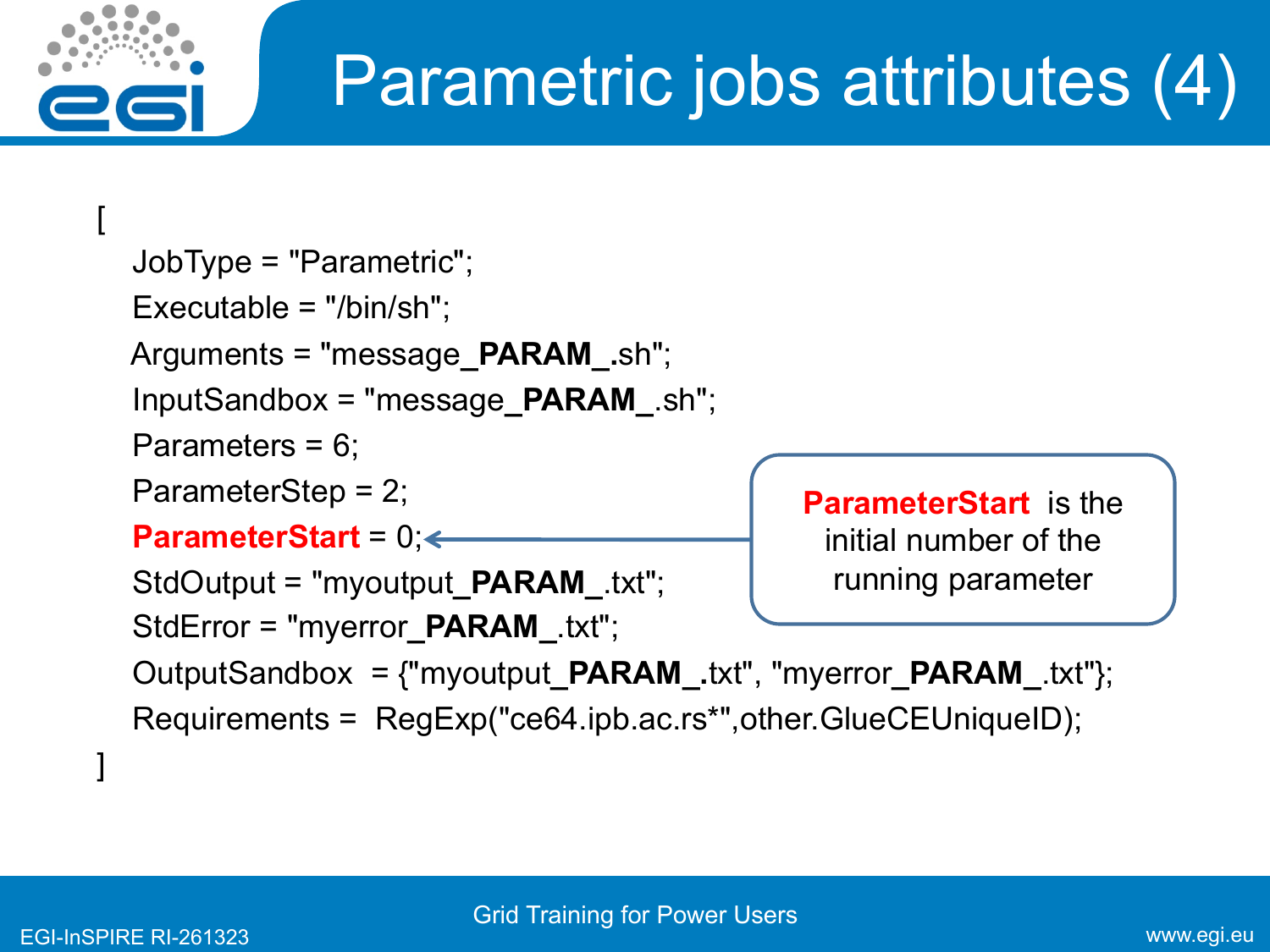

- The attribute Parameters can be either a number, or a list of items (typically strings):
	- In the case of number, the value is the maximum value of the running parameter PARAM
	- In the second case, it is the list of the values the parameter must take
		- Parameters =  $\{red, green, blue\};$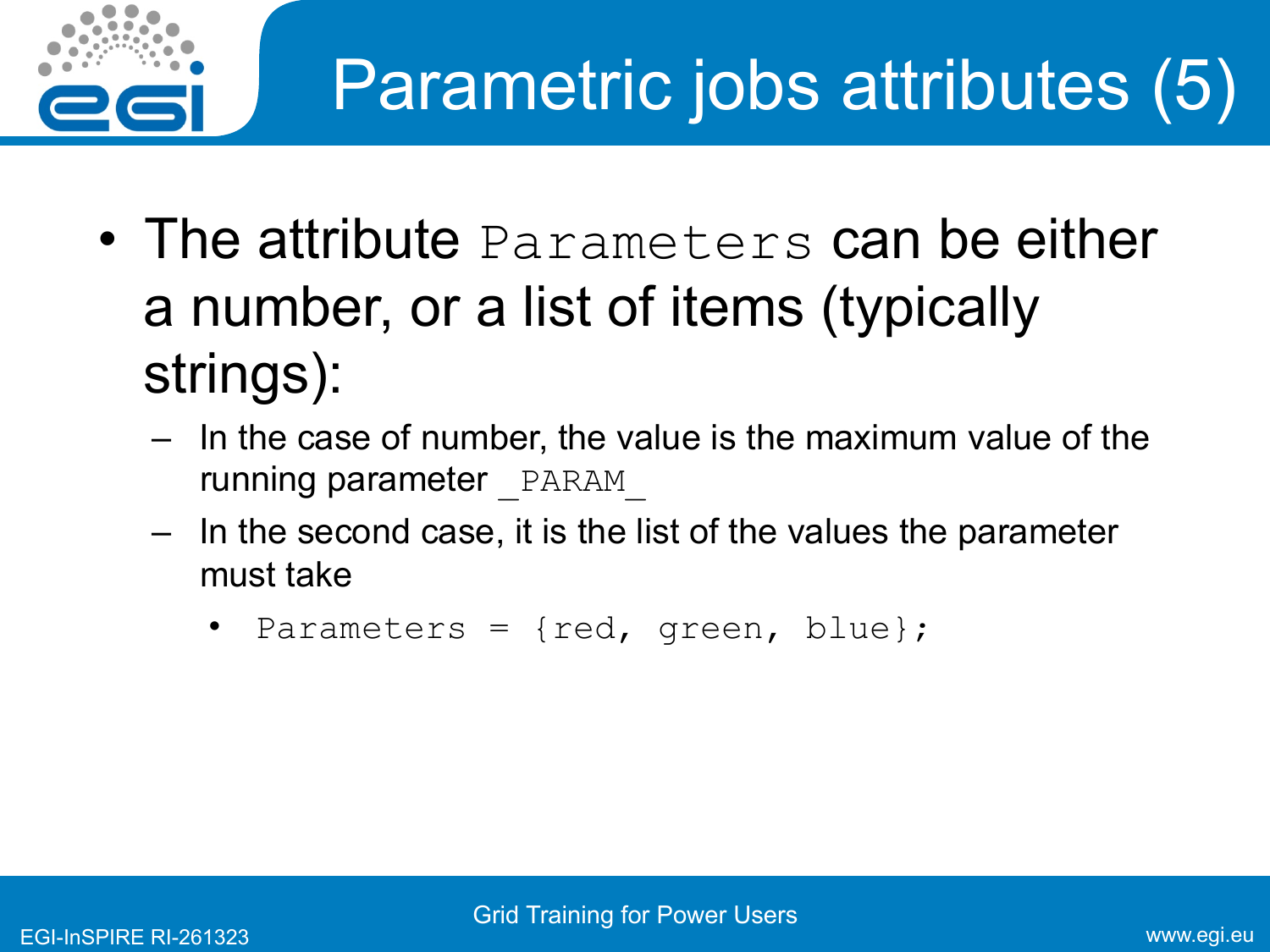

- Navigate to the following address:
	- http://wiki.ipb.ac.rs/index.php/Grid\_examples
- Choose parametric job example and follow the instructions for submitting parametric jobs